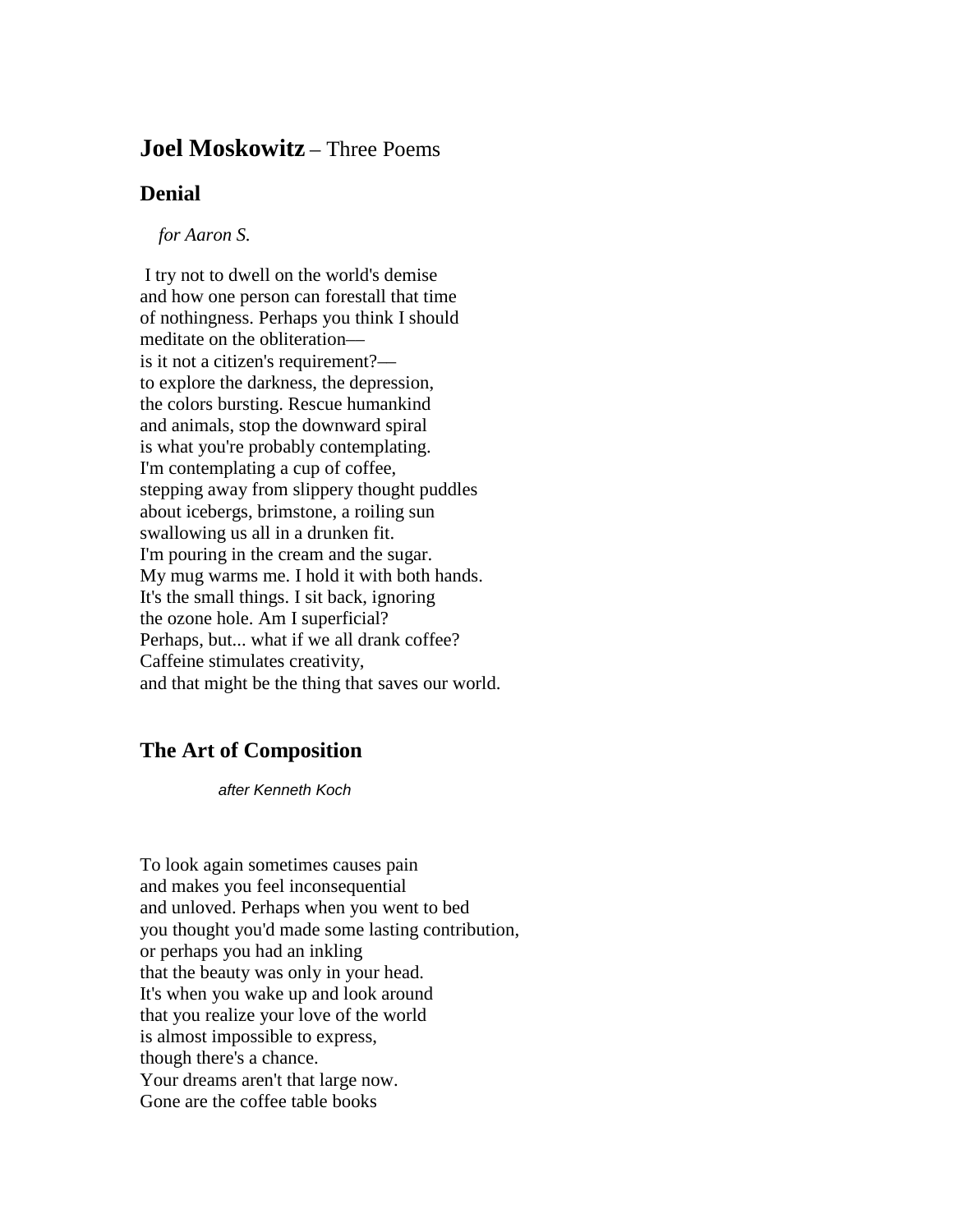about your origin, including photographs of you with glowing eyes. Gone, the crowded wine and cheese receptions, but there is still a wedge of glory waiting for you in the next room if you can just combine your genius with something else which is largely a question but certainly includes ink stains on your face, some days when you get lost in your medium, other days when your narrative bears fruit, and then you must promote your career, which we won't discuss here because today we're talking about composition, and I'm sorry to say that to gain immortality you must work hard, almost like Sisyphus, who at least attained fame through his process.

But don't lose heart! Spend long hours alone; and a pearl of grace might find you and connect you with a lost part of yourself and tell you how to finish what you started in a startling yet inevitable way.

## **The Calling**

*for David T.*

How can we know what we are meant to do? An engineer hears a calling in the night, then, becomes a teacher. But some people don't hear and others can't heed the calling. It's not as if a grave is only a hole for a person, so how can we know the calling is *the* calling? Everything's a question, but what is ours? A painter wants you to paint, but a gardener, garden. And a soldier? Do you feel the wind flowing in your bones, or is that runoff from your emotional stream? People who love us know us and they are right of course but they are wrong